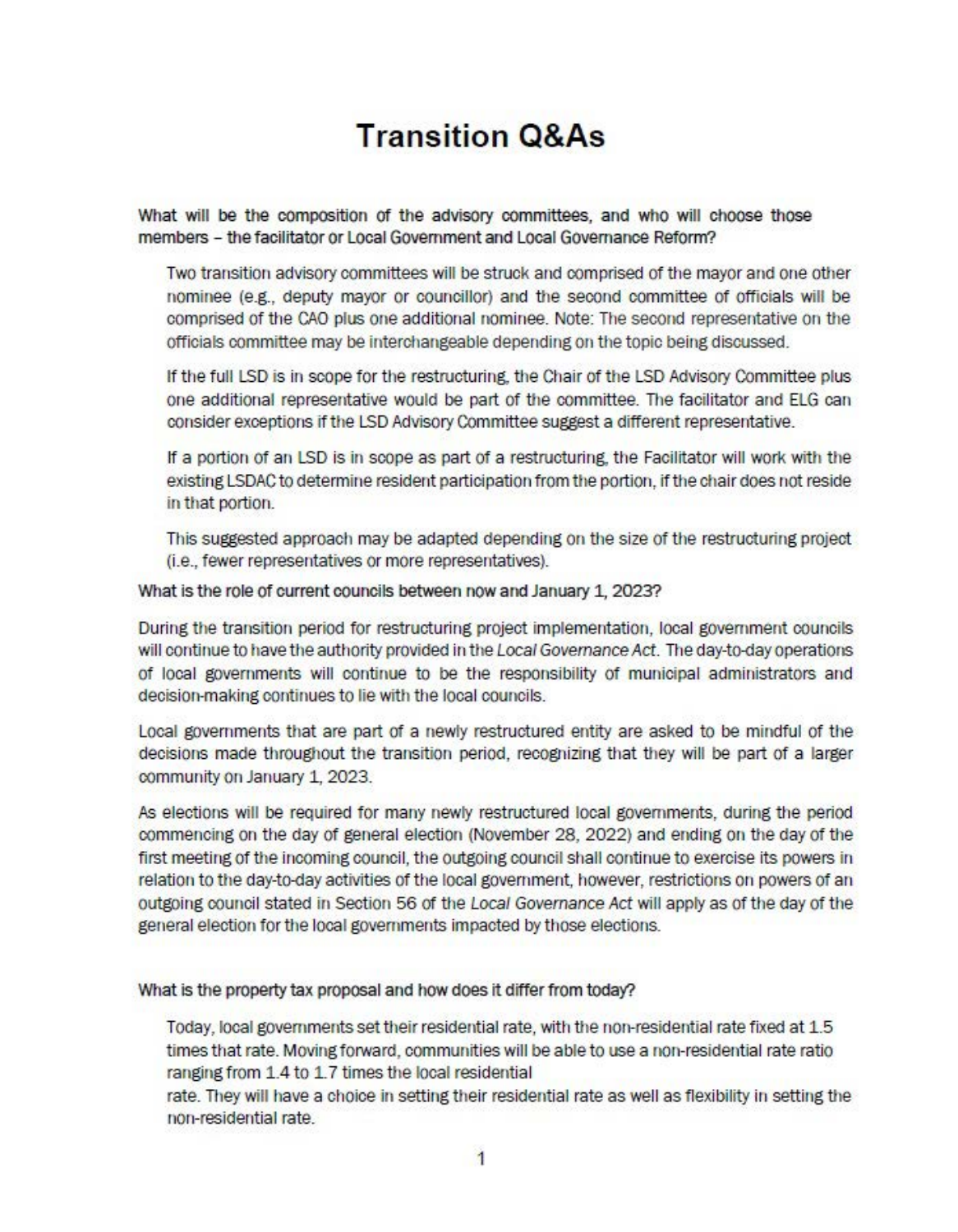## Will the 1.4 to 1.7x factor also apply to differential tax rates within a revised community?

Yes, the new non-residential rate ratios will be available to all communities moving forward. Communities will be able to select a non-residential rate ratio within the allowable range that best meets the needs of their respective community.

With the restructuring of existing local governance entities, local governments and rural districts will maintain different tax rates in different areas to reflect the level of service being provided. The need to maintain differential tax rates, as well as the phasein of impacts will be addressed in each individual regulation as the newly formed entities are created under the Local Governance Act.

### How will debts/reserves in current local governments be managed?

Each former community will retain its own prior debts and/or reserves, and this will be addressed in **Regulation** 

For LSDs that are restructuring with local governments, will they be subject to the local government bylaws?

Local service districts that are being restructured alOng with existing local governments will not take on existing IOcal government bylaws. Rather, those bylaws will need to be revised over time to the new entity. This will be decided up0n by the newly elected councils. Certain by-laws may also apply to a p0rtion of the new entity and not the entity as a whole.

### Will the facilitators prepare new by-laws?

The bylaws that are necessary for the functioning of the new council will be prepared by the transition facilitator in collabOration with advisory committees and on the basis of technical guidance by ELG. Other existing bylaws will continue to be in effect until they are revised by the new council post-January 1, 2023.

### What resources are available to facilitators?

ELG has access to professionals who can provide expert advice in the following areas:

- Top0nymy
- Human resources
- Mediation
- Legal services
- Financial issues
- Change management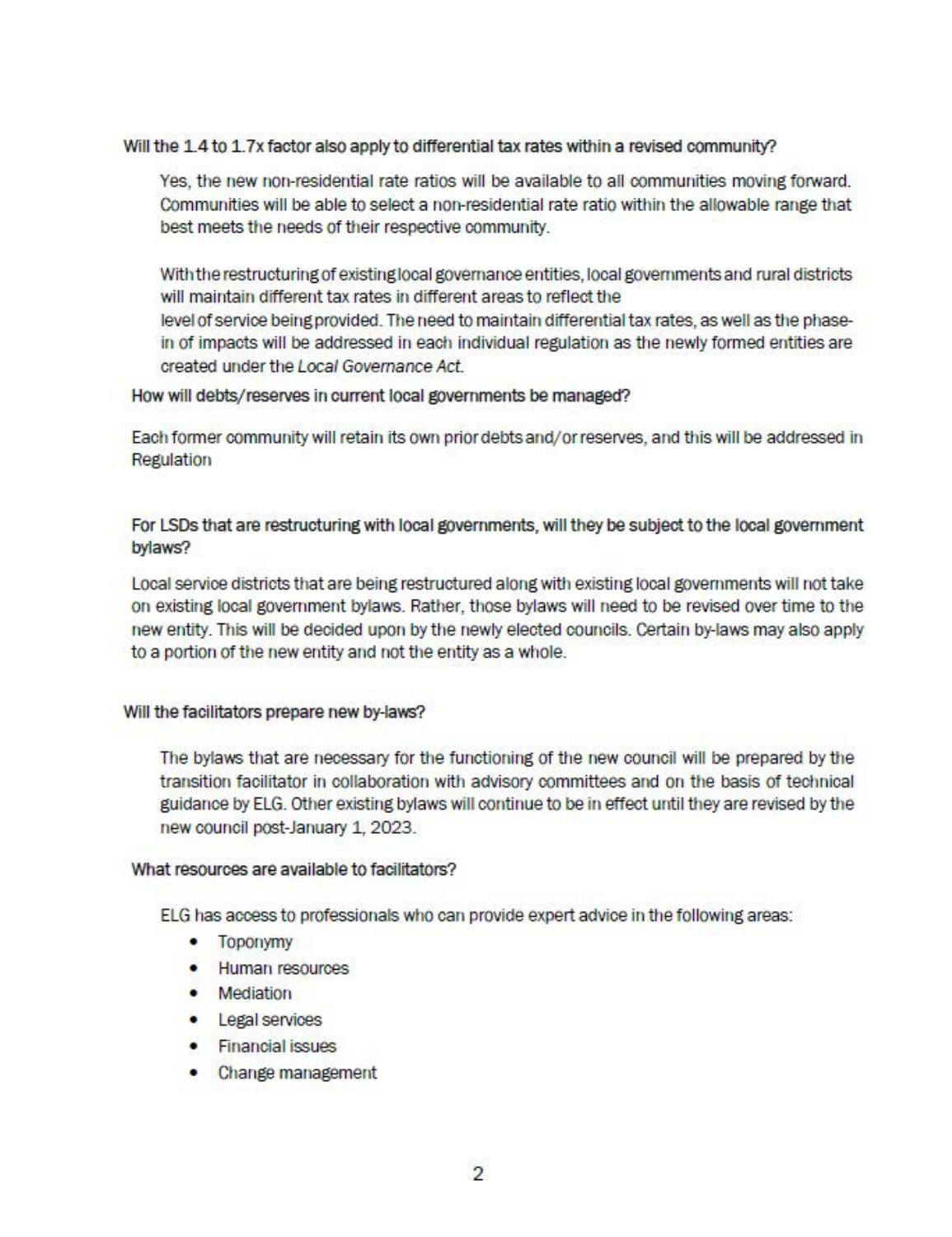What is the role of current staff of local governments in the transition?

Local government staff will be called upon to participate in committees to ensure the staff perspective is considered as part Of the transrtion. Additionally, staff will be asked to provide information and data to the facilitator. The participation of senior staff is integral to ensuring the elected officials can be well informed and they can help interpret the data where required.

What will happen with people who are currently municipal employees - will there be any job losses?

While the work function may change for some employees, the transition facilrtator and team will take every reasonable step to ensure existing staff have a role within the new organization. In the exceptional circumstances where that is not possible, the next principle would be to try and address through attrition. Job loss would be a last resort.

What will happen to municipalities that do not have the same collective agreements and pension funds for their employees?

The Local Government and Local Governance Reform team has retained HR and legal resources to work through these types of matters, as required. The facilitator will be in a position to access those resources when the process reaches a point of focusing on the future HR structure.

The responsibility for roads has been an obstacle for local governments considering restructuring in the past. What will be done to address this issue and remove this barrier?

Roads currently in local service districts will remain the responsibility of the provincial government, whether part of or all the local service district is merged with a local government or becomes part of a rural district. This policy will also apply to restructuring undertaken after the current reform initiative.

The Department Of Transp0rtation and Infrastructure will develop a working relationship wrth the local governments to discuss their priorities.

Rural district representatives will work through their rural district manager to communicate their priorities to the Department of Transportation and Infrastructure, and the ability to invest additional local property tax dollars on priorities related to roads will be enabled.

Can you expand on the cost Of roads per section 4.7.2 of the whrte paper?

The new entities will not be responsible for the costs and will not be the owners of the roads that are within the former LSDs that will be part of a new entity. The Department of Transportation and Infrastructure will continue to provide this service.

The actual taxation structure that exists in LSDs to provide for the cost of roads, where owner-